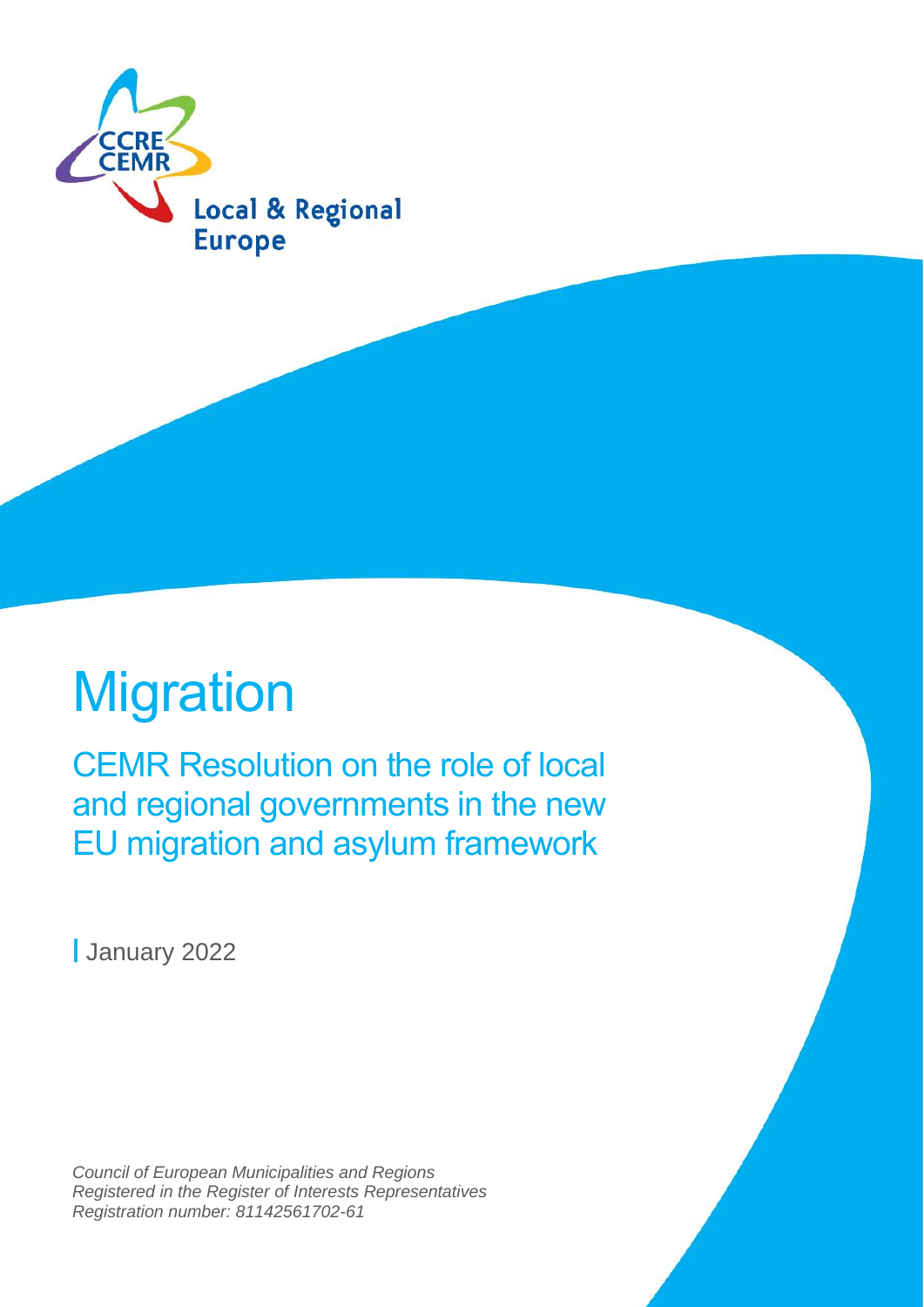*We, Mayors and elected representatives of Europe's local and regional governments, assembled at the Policy Committee of the Council of European Municipalities and Regions (CEMR) in January 2022, declare our consent and support to the objectives stated in the New Pact on Asylum and Migration and pledge for a renewed attention to the challenges and issues linked to migrant and refugee integration at the local level.* 

**Taking into consideration** the different pieces of legislation concerning migrant and refugee integration, notably the New Pact on Asylum and Migration<sup>1</sup>, the Action Plan on Integration and Inclusion<sup>2</sup> and the work Local and Regional Governments (LRGs) are doing on the Lampedusa Charter process (2021).

**Recalling the** [CEMR resolution of](https://www.ccre.org/img/uploads/piecesjointe/filename/CEMR_resolution_refugees_final_FR.pdf) 2015 in which **We**, Towns, Cities, Counties and Regions of Europe pledged for a united, adequate and integrated response to the refugee crisis, in line with our European values of solidarity and respect for human rights, and involving all levels of governance.

**Building** on the CEMR consultation with the European Commission for the New Action Plan on Integration and Inclusion in September 2020.

**Knowing** that integration is not conceivable without local and regional governments providing social and health care services, decent housing, youth and children welfare and schooling, and building resilient and strong communities.

**Referring** to these numerous tasks of local and regional authorities concerning migrants and refugees we welcome the Commission's proposal for a New Pact on Asylum and Migration.

**Deeply convinced** that more solidarity between Member States is necessary we call for a system that takes into account the different roles of the Member States when it comes to the welcoming of migrant and refugees and in so doing develop fairer approach at EU level.

**Expressing** our willingness to further develop a more structured approach based on a concrete multilevel governance on the base of structural and periodic consultations, we welcome the Action Plan on Integration and Inclusion structure that highlights the deep interconnection of the local and national European governments in the matter of inclusion of migrants and refugees alike.

**Recalling** the particular vulnerability of isolated minors, women and LGBTQI+ asylum seekers, migrants and refugees to gender-based violence.

**Reminding** that we have started to analyse the needs, collect and share data and good practices among our members, promoted public awareness and solidarity which triggered exchanges and debates at top political level between our elected members and within the European Parliament and the European Commission in collaboration with other stakeholders. We continue to take part in all the most relevant discussion arena bringing the point of view of LRGs, in particular in the dialogue with Member States and the European Commission opened within the Urban Agenda for the EU, Partnership on Inclusion of Migrants and Refugees and in the continuation of this work within the Ljubljana Agreement.

<sup>1</sup> https://ec.europa.eu/info/publications/migration-and-asylum-package-new-pact-migration-and-asylumdocuments-adopted-23-september-2020\_en

<sup>2</sup> https://ec.europa.eu/commission/presscorner/detail/en/ip\_20\_2178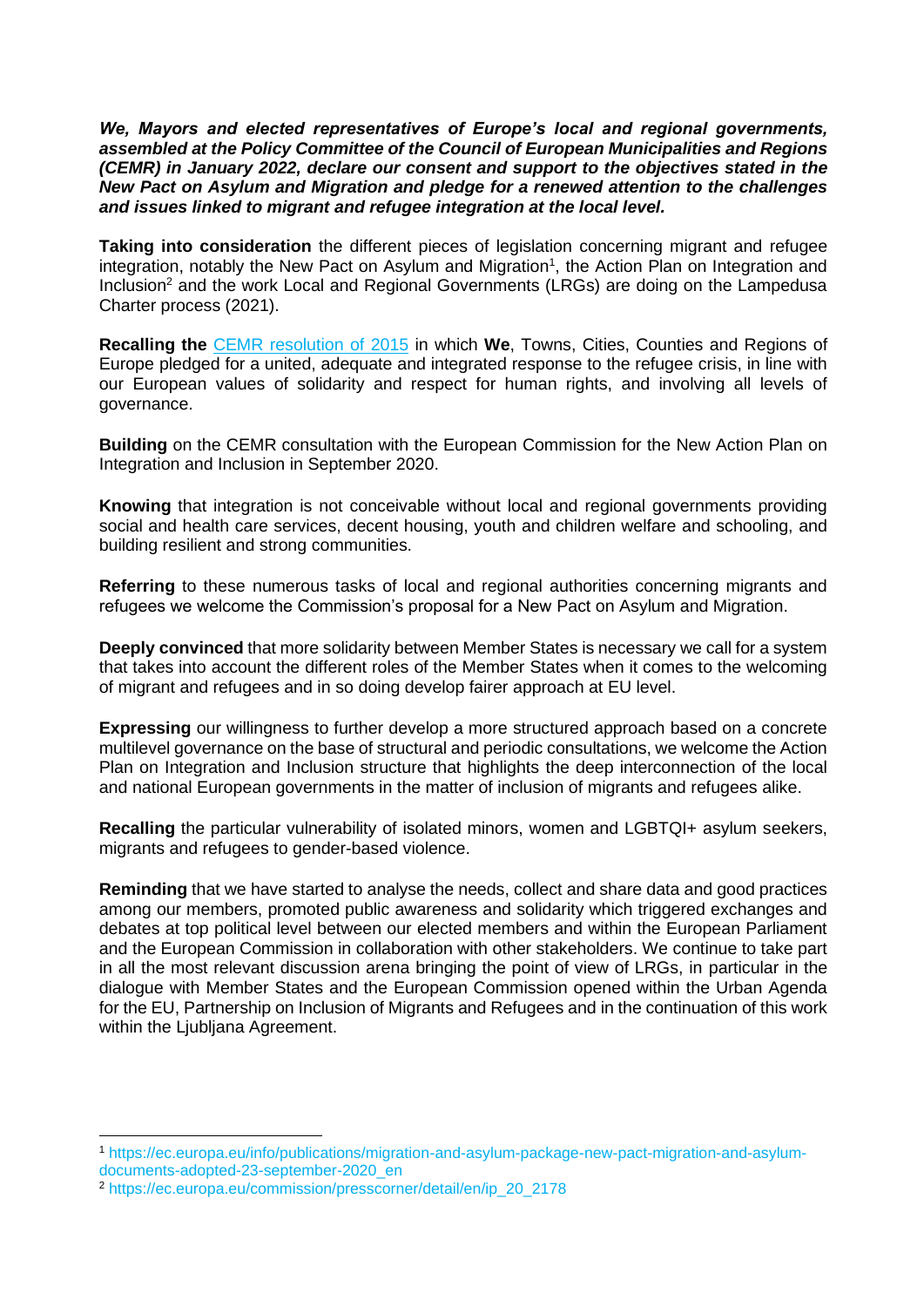## **We declare as follows:**

- **We welcome** the current efforts made by the European institutions, in the issuing of the New Pact on Asylum and Migration and the Action Plan and the commitment to ensure a fairer sharing of responsibilities among Member States. However, Local and Regional Governments need more support to be able to provide effective responses for long-term integration. Local authorities play a key role in a good reception and inclusion policy; they bear a significant integration burden and need support for this effort and the challenges they face.
- **We support** the solidarity and responsibility sharing mechanism. The Commission's proposal is a compromise which would include more relocation security and thus predictability, as well as more support among the member states, to keep Europe as a community of solidarity for which we need an equal distribution of responsibilities. In this framework, the particular attention in supporting children and the vulnerable with an intertwined approach between the New Pact, the Action Plan and the Security Union Strategy is deemed highly important. The local governments can help with the early identification of potential victims of trafficking if they are properly trained and supported.
- **We reaffirm** the need to improve the partnership principle between all levels of governance, as well as the coordination efforts between the EU, national, regional and local governments together with their national representative associations and civil society. In particular, we pledge for more in-depth data collection on the impact of the current and future measures on the local society in those countries with EU external borders.
- In order to prevent the potential failure of the European Union and to avoid the erection of border fences in Europe, **we strongly support** the proposal of the Commission for an efficient strengthening, management and safeguarding of the external European borders. Even though, this is a necessary prerequisite for the effective functioning of the Schengen Agreement, we recognise the need of appropriate and dignified reception centres to host asylum seekers during the screening procedure. To this extent we welcome the new screening procedure as it ensures that asylum seekers undergo identity and security checks before they are allocated to member states, regional and local governments. Nevertheless, we claim for even faster and more tailor-made procedures for minors and for a respect of human rights and of the rule of law throughout the entire procedures. Equally, we welcome the new mandatory fast track asylum procedure at the European external borders which applies for asylum seekers from countries with a low recognition rate as long as human rights, rule of law and the principle of non-refoulment<sup>3</sup> are respected. To this end, Frontex must be strengthened by providing correspondingly more funds from the EU budget. Even if this is a necessary prerequisite for the effective functioning of the Schengen Agreement, we cannot make the mistake of considering the issue of migration as a problem of borders only. We will not stop migratory flows with walls and barbed wire, and we must not do so; we are Europe. What we need is more courage and more farsightedness as the founding fathers and mothers of the Union had. We place respect for human rights and dignity at the heart of our action.
- **We recognise** the need for adequate reception centres to accommodate asylum seekers during a very rapid screening procedure for identity and security checks. In procedures that ensure guaranteed arrival routes and a European rescue mission at sea.

<sup>&</sup>lt;sup>3</sup> referring to the corresponding Article 33 of the Geneva Refugee Convention, 1951 and Protocol, 1967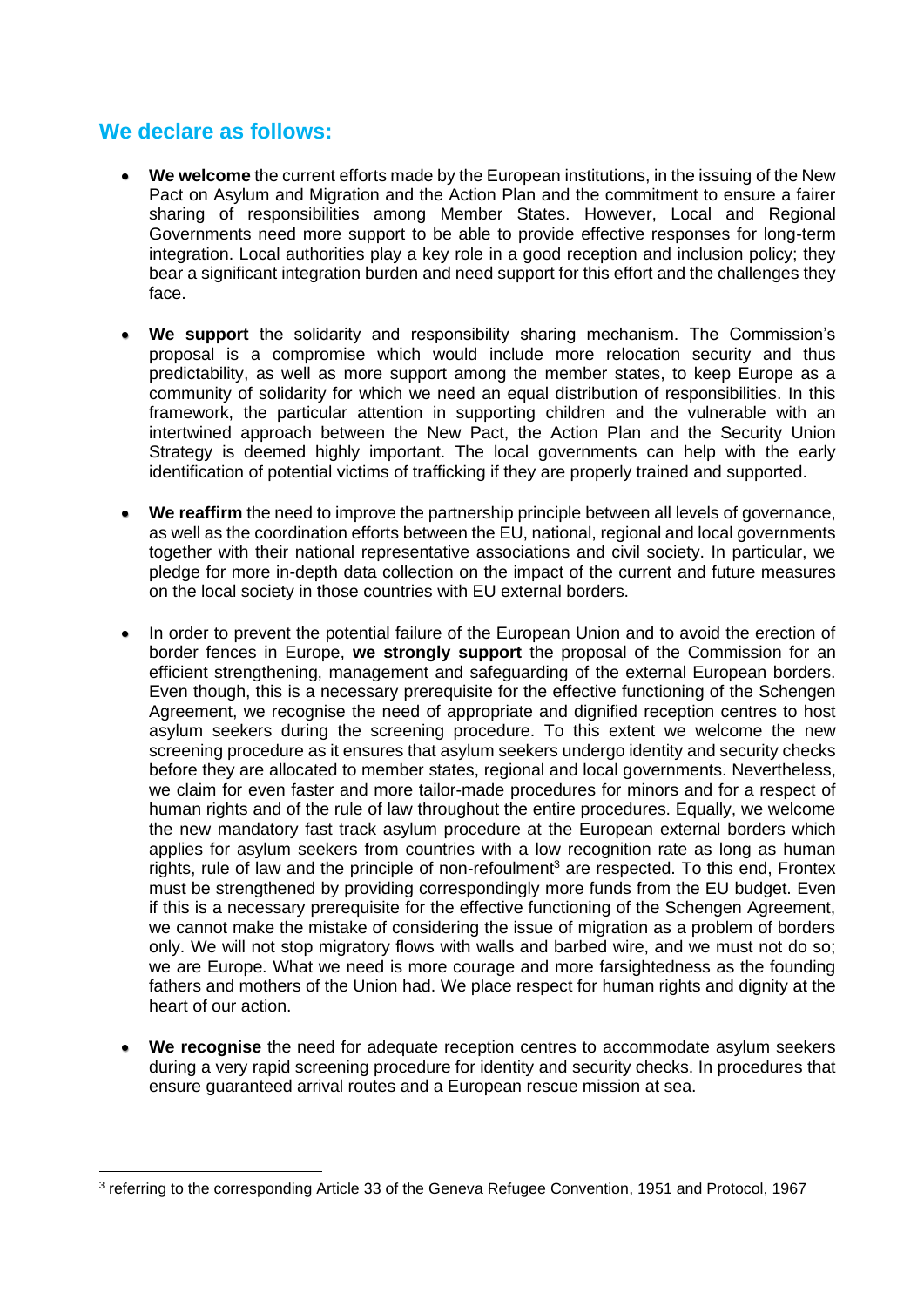- In order for migration flows to have a sustainable impact on European contexts, the instrument of cultural mediation must be strengthened in the practices of reception, integration and inclusion of migrants and refugees. The cultural mediator is an essential figure in the conflict's prevention, in the management of the coexistence dynamics and in the correct application of fundamental rights, because it's a bridge between the services of local authorities and foreign users. For this reason, it's important to recognize cultural mediation as an essential tool, able to promote the successful integration of migrants in the host contexts. The consolidation of cultural mediation in the reception and integration paths carried out by many Italian local authorities is an example of best practices that could be made structural and extended to similar European contexts.
- **We also agree** with the Commission's view that an improved return policy is essential for a functioning European asylum system. Currently, only about one third of persons who have received a return order leave the EU. In cooperation with third countries Member states should facilitate the effective return, readmission and reintegration of migrants without asylum rights in their home countries. To support this cooperation our networks working closely with sister organisations in these countries such as the members of United Cities and Local Governments (UCLG) can contribute significantly. We think it is necessary and useful, in order to encourage and facilitate the reintegration in the countries of origin of migrants who prefer to go back, to create an instrument for the management of returns by establishing cooperation between European and extra-European Local Authorities. A decentralised cooperation aiming at migrants' reintegration in their home countries
- Beyond funding mechanisms, **we call** for further development of the partnership principle and co-decision spirit between the EU, national, local and regional governments within the different existing institutional structures of decision-making in this field.

### **Contribution of local and regional governments**

- **We express** our desire to further develop capacity-building, peer-review learning and to exchange best practices between different tiers of government, in close cooperation with civil society and migrant and refugees' organisations, in order to obtain an effective response not only to crisis but also for a comprehensive management of the entire integration process
- We should continue assessing the different legislative material, financial and human resources and institutional mechanisms at EU level, in order to understand how they could be better used to improve their usefulness for local and regional governments and people on the ground.
- **We welcome** the recognition of the key role of local and regional governments in receiving guidance and giving long-term support to both newcomers and EU citizens with a migrant background, stated in the Action Plan on Integration and Inclusion 2021-2027.
- **We aim** for a greater commitment to integrate and anchor the Sustainable Development Goals, the 2030 Agenda and the EU social pillars in the design of better inclusion and social policies in Europe's territories.
- **We encourage** European, national, regional and local governments to boost efforts to improve communication to citizens on the changing situation, so as to build a positive narrative and to ensure support for and ownership of the appropriate responses necessary to address inclusion and integration at all levels.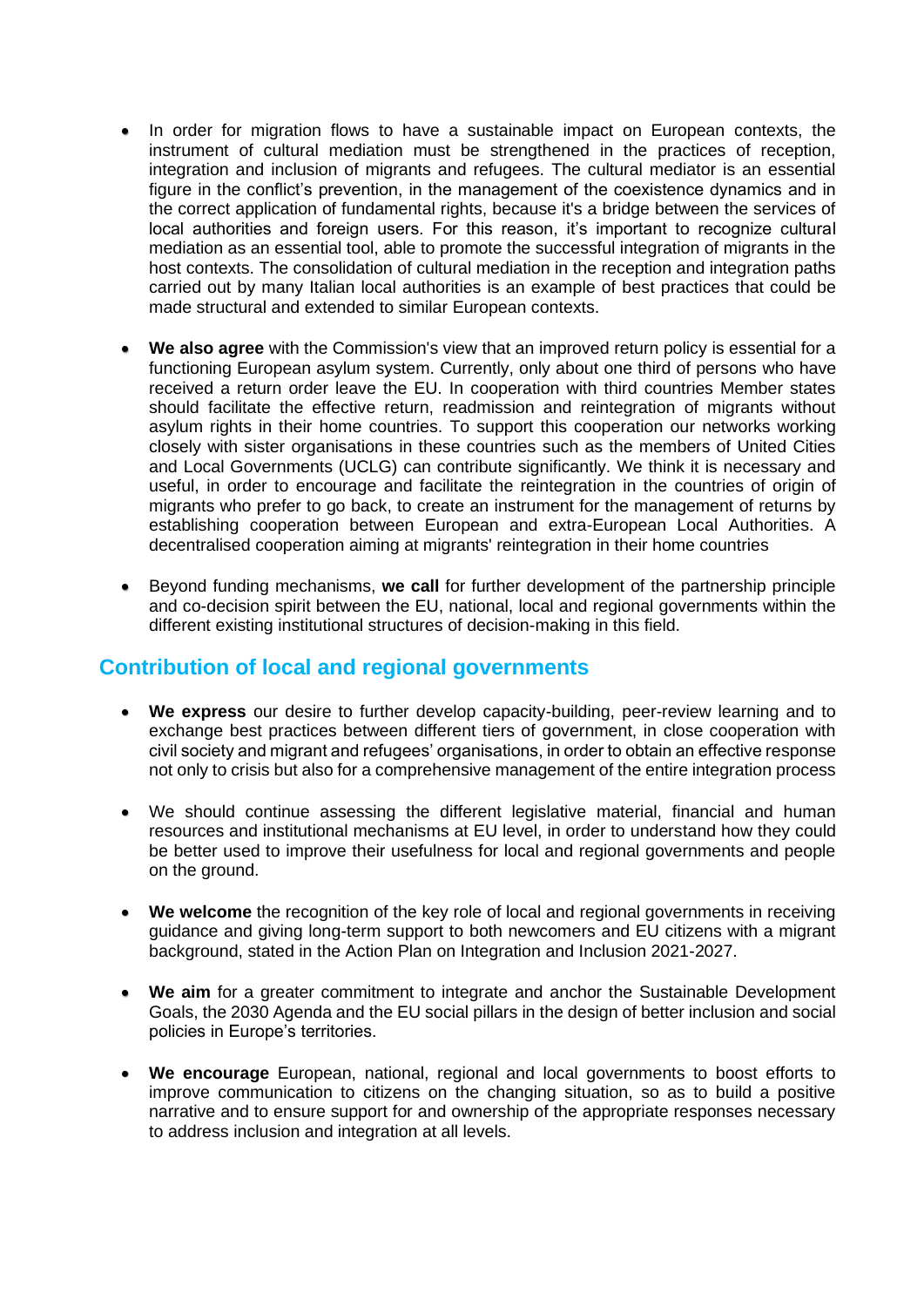- We call upon all Local and Regional Governments to cooperate together with their peers in first arrival, transit and final destination areas and exchange their experience in the field of integration of migrants and refugees through the CEMR thanks to projects such as "IncluCities" whose results will be widely shared with all CEMR members and regional networks such as the Network of Associations of Local Authorities of South-East Europe (NALAS). An extended exchange of information via the common European database Eurodac as a political information base is desirable overall and is also meaningful in the context of faster procedure implementation.
- **We remind** Europe's decision-makers that numerous local governments are cooperating with their peers in partner countries and representative national, European and global associations, via networks such as PLATFORMA, United Cities and Local Governments (UCLG), to facilitate the achievement of the Sustainable Development Goals through programmes of decentralised cooperation with municipalities and regions of origin countries.
- **We pledge** for an integration and inclusion process that takes into account and protects against multiple discrimination and disadvantages based, in addition to gender, on the perception of race, colour, cultural and ethnic background, genetic features, language, religion or belief, political or any other opinion, membership of a national minority, property, birth, disability, age, sexual orientation and identity or socio-economic status as well as physical abilities. We rely on the *European Charter for Equality of Women and Men in Local Life<sup>4</sup>* , on its core principles and specific areas of action, to guide gender-sensitive integration.
- **We welcome** coordinated actions by local and regional governments, supported by the EU and central governments, to promote diversity and greater social cohesion in municipal life through outreach to refugee and migrant women and men; including by persons with a migration background and diaspora organisations.

### **Funding requirements**

- **We welcome** the new Asylum and Migration Fund (AMF 2021-2027) as a new, clear and effective channel for Local and Regional Governments to reinforce and boost their actions and projects for the integration and inclusion of Third Country Nationals.
- **We are willing** to maintain and boost a constant and open dialogue, through all the available platforms, with the European Commission and other funding institution in Europe to inform with accountable and reliable data the orientation of funds and calls. The CEMR Task Force on Migration and Integration is an active contributor to the Inclusion Partnership as we deem extremely important the participation to structured and permanent communication channels between LRGs of any kind, national and the European level.
- **We experienced** the importance of the link between the inclusion process and the request of a more sustainable development. The new key policy objectives of the European Regional Development Fund (ERDF) are in line with the expectation of the LRGs.

<sup>4</sup> [http://www.ccre.org/docs/charte\\_egalite\\_en.pdf](http://www.ccre.org/docs/charte_egalite_en.pdf)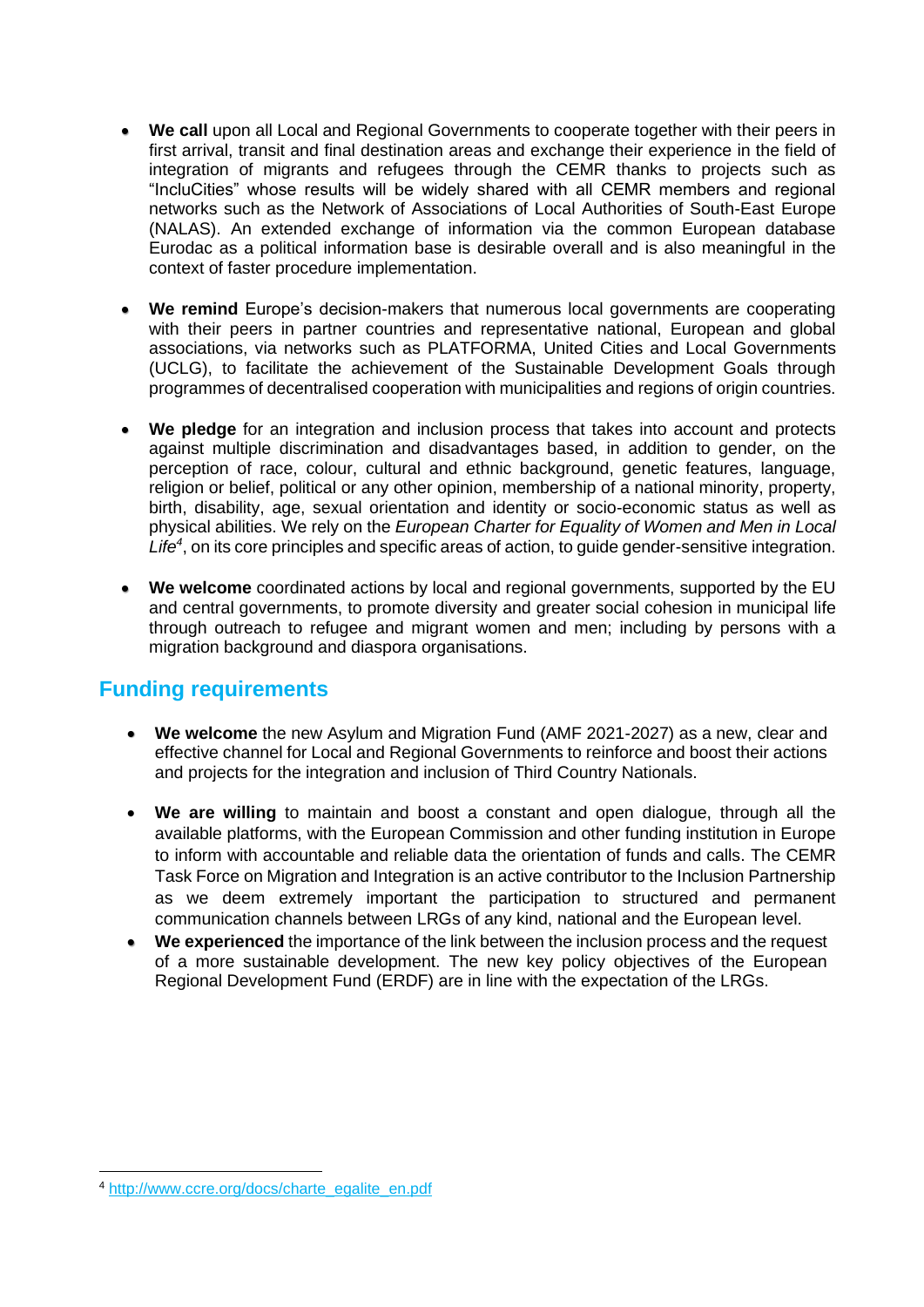## **Challenges**

- The concept of **return sponsorship** foreseen by the Commission will have to prove itself. In this regard, the execution of sovereign rights by supportive Member States, the transfer of responsibility in case of absconding of migrants and the required support by EU agencies complicate the feasibility and practicability. In addition, the conditions under which Member States implement readmission or sponsorships of return, as well as other contributions to solidarity, require further explanation and monitoring.
- The current situations developed in Afghanistan and Belarus will be likely to put to the test the new solidarity mechanism in the respect of human rights and principle of nonrefoulement. The same will occur to future crisis that will originate from climate change displacement and natural disasters that are more and more often considered as one of the main push factors in the next years (IOM, 2019)<sup>5</sup>.
- We will meet these major challenges in the best and most successful way if Local Governments are the key players and if wide-ranging and ambitious inclusion programmes are supported and sustained.

<sup>5</sup> https://governingbodies.iom.int/system/files/en/council/110/C-110-INF-1%20- %20IOM%20Strategic%20Vision.pdf